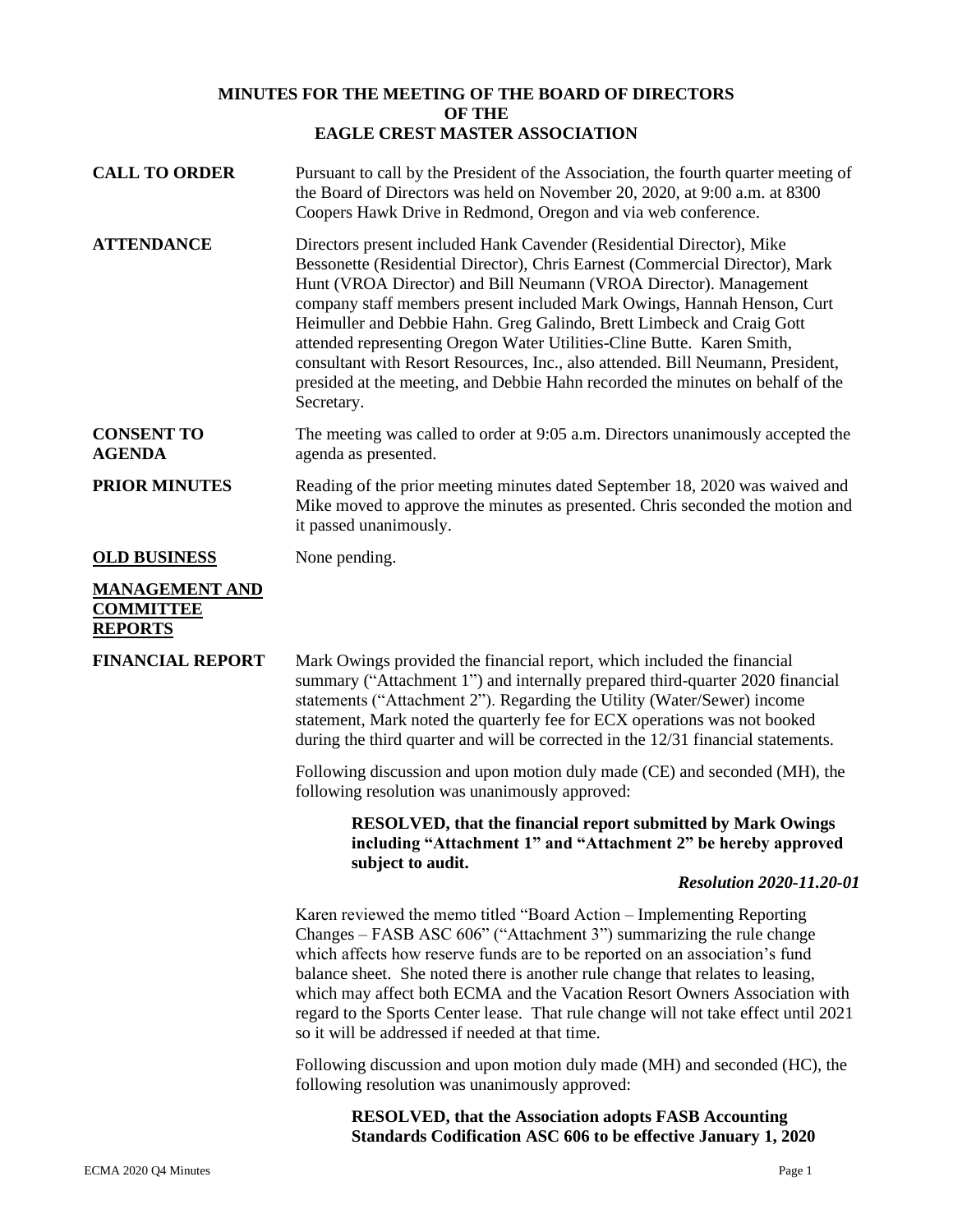|                                         | which adoption will result in reporting the reserve funds as reserve-<br>contract liability, recognizing the funds are collected for future major<br>repairs and replacements.<br><b>Resolution 2020-11.20-02</b>                                                                                                                                                                                                                                                                                                                                                                                                                                                                                                                                                                                                                                                                                                                                    |
|-----------------------------------------|------------------------------------------------------------------------------------------------------------------------------------------------------------------------------------------------------------------------------------------------------------------------------------------------------------------------------------------------------------------------------------------------------------------------------------------------------------------------------------------------------------------------------------------------------------------------------------------------------------------------------------------------------------------------------------------------------------------------------------------------------------------------------------------------------------------------------------------------------------------------------------------------------------------------------------------------------|
| <b>UTILITY SYSTEMS</b><br><b>REPORT</b> | Brett Limbeck, reporting for Oregon Water Utilities—the contracted utility<br>system service provider—introduced Greg Galindo, the new Vice President of<br>Operations for Southwest Water Company and Oregon Water Utilities-Cline<br>Butte. Brett then reviewed the written Utilities Report and related test results<br>("Attachment 4").                                                                                                                                                                                                                                                                                                                                                                                                                                                                                                                                                                                                         |
|                                         | Karen reminded directors of their previous discussion regarding addressing an<br>amendment to the services agreement to increase the fat, oil and grease ("FOG")<br>testing standard limit. Karen reported Oregon Water Utilities staff met with Jim<br>Frost at Parametrix on the topic, and have together developed a recommendation<br>("Attachment 5"), which was then summarized by Greg Galindo. Brett noted<br>incoming effluent samples are also routinely tested for FOG at the ECMA and<br>ECX drain fields, advising the levels have not created concerns for collection<br>lines to or operation of either treatment location. Brett confirmed OWU is<br>confident that raising the standards will not have a detrimental effect on the drain<br>fields.                                                                                                                                                                                 |
|                                         | Following discussion and upon motion duly made (MB) and seconded (MH), the<br>following resolution was unanimously approved:                                                                                                                                                                                                                                                                                                                                                                                                                                                                                                                                                                                                                                                                                                                                                                                                                         |
|                                         | <b>RESOLVED, that the Association approve amending the sewer</b><br>easement agreement to increase the FOG standard from 50 mg/l to<br>100 mg/l, to change the enforcement actions to require tank pumping<br>with test results exceeding 100mg/l, and then to require installation of<br>pre-treatment equipment if the annual running average exceeds 130<br>mg/l.<br><b>Resolution 2020-11.20-03</b>                                                                                                                                                                                                                                                                                                                                                                                                                                                                                                                                              |
|                                         | Karen Smith will draft the agreement revision to reflect the approved changes.                                                                                                                                                                                                                                                                                                                                                                                                                                                                                                                                                                                                                                                                                                                                                                                                                                                                       |
| <b>OPERATIONS</b><br><b>REPORT</b>      | Hannah Henson presented the written Operations Report ("Attachment 6").<br>Additional discussion included the following:                                                                                                                                                                                                                                                                                                                                                                                                                                                                                                                                                                                                                                                                                                                                                                                                                             |
|                                         | Management was directed to coordinate with EHOA's management<br>company regarding evacuation signage to ensure continuity throughout<br>all areas of the master association.<br>Bill requested a discussion item be added to the Q1 2021 agenda<br>$\bullet$<br>regarding the equestrian area building. Discussion would be centered<br>around the best use for that area, as well as other unused areas such as the<br>pastures, to make the resort a better place for everyone.<br>Hannah noted in addition to areas identified in the report, wildfire risk<br>reduction work will also be completed in areas around the path leading<br>from the River Run Event Center to the river trail.<br>Regarding the one backflow device that was not installed in Fairway<br>٠<br>Vista Estates, Hannah advised management is pursuing this and will take<br>necessary enforcement actions.<br>Homak noted them is no insurance alaim settutu to report |

Hannah noted there is no insurance claim activity to report.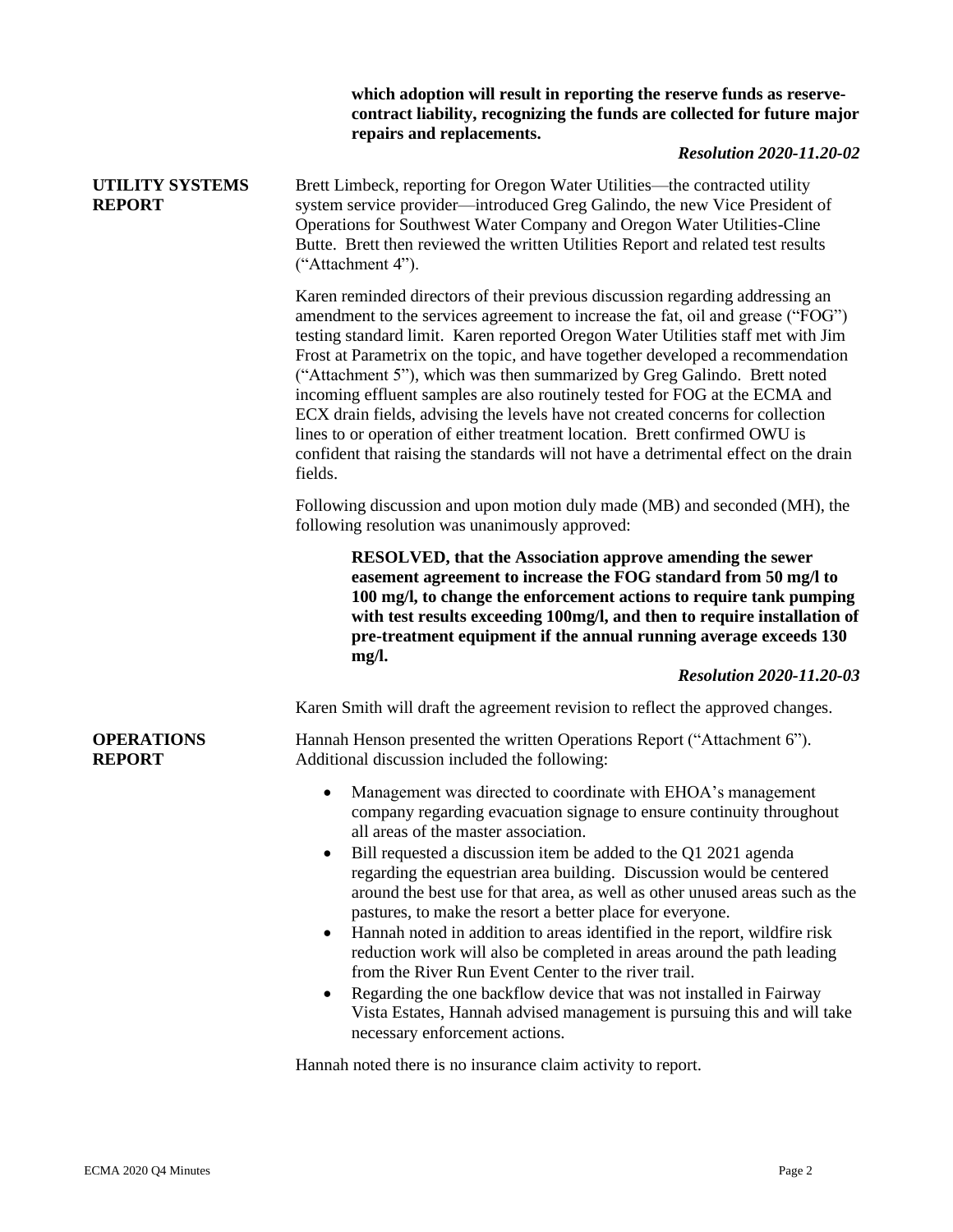| <b>RESERVE EXPENSE</b><br><b>REPORT</b>                           | Karen Smith presented the Evaluation of Reserve Account Expenditures vs.<br>Budget per 2020 Reserve Study ("Attachment 7") noting there are no variances<br>requiring Board approval.                                                                                                                                                                                                                                                                                |
|-------------------------------------------------------------------|----------------------------------------------------------------------------------------------------------------------------------------------------------------------------------------------------------------------------------------------------------------------------------------------------------------------------------------------------------------------------------------------------------------------------------------------------------------------|
| <b>COMMITTEE</b><br><b>REPORTS</b>                                |                                                                                                                                                                                                                                                                                                                                                                                                                                                                      |
| <b>GOLF OVERSIGHT</b><br><b>COMMITTE</b>                          | Mike Bessonette, committee chair, reviewed various options for resort course<br>renovations ("Attachment 8") noting the options are provided for the purposes of<br>discussion with no action requested at this time. Following discussion, director<br>consensus was to further consider "option A" (pavilion and restroom addition).<br>Mike noted he will provide director feedback to the committee and also begin<br>investigating potential financing options. |
| <b>ENVIRONMENTAL</b><br><b>CONTROL</b><br><b>COMMITTEE</b>        | Hannah Henson provided an update on behalf of committee chairperson Jim<br>Madison, who reported no new applications were received by the committee.                                                                                                                                                                                                                                                                                                                 |
| <b>COVENANT</b><br><b>COMPLIANCE</b><br><b>COMMITTEE</b>          | Hank Cavender, committee chair, reported there has been no new activity.                                                                                                                                                                                                                                                                                                                                                                                             |
| <b>CONTRACTS</b><br><b>MANAGEMENT</b><br><b>COMMITTEE</b>         | Hannah Henson noted committee activity will be reported later in the meeting as<br>part of the Guest Services Contract agenda item.                                                                                                                                                                                                                                                                                                                                  |
| <b>JOINT USE SYSTEMS</b><br><b>EVALUATION</b><br><b>COMMITTEE</b> | Mike Bessonette, committee member, noted committee activity will be reported<br>later in the meeting during "New Business".                                                                                                                                                                                                                                                                                                                                          |
| <b>SCHEDULED 4TH</b><br><b>QUARTER BUSINESS</b>                   |                                                                                                                                                                                                                                                                                                                                                                                                                                                                      |
| <b>ELECTION OF</b><br><b>OFFICERS</b>                             | Following nominations by directors, and upon motion duly made (CE) and<br>seconded (BN), the following resolution was unanimously approved:                                                                                                                                                                                                                                                                                                                          |
|                                                                   | RESOLVED, that the following persons are elected to the corporate<br>offices set forth opposite their respective names, to serve until the<br>next meeting of directors following the members' annual meeting in<br>2021, and until their respective successors shall be elected and<br>qualified:                                                                                                                                                                   |
|                                                                   | <b>Bill Neumann – President</b>                                                                                                                                                                                                                                                                                                                                                                                                                                      |
|                                                                   | <b>Mark Hunt – Vice President</b>                                                                                                                                                                                                                                                                                                                                                                                                                                    |
|                                                                   | <b>Hank Cavender – Secretary</b>                                                                                                                                                                                                                                                                                                                                                                                                                                     |
|                                                                   | <b>Chris Earnest - Treasurer</b><br><b>Resolution 2020-11.20-04</b>                                                                                                                                                                                                                                                                                                                                                                                                  |
|                                                                   |                                                                                                                                                                                                                                                                                                                                                                                                                                                                      |
| <b>TRAVEL/LODGING</b><br><b>EXPENSE POLICY</b>                    | Directors reviewed and affirmed the current expense policy for the 2020/2021<br>board year. The current policy is copied here for reference purposes:                                                                                                                                                                                                                                                                                                                |
|                                                                   | "Transportation costs are allowed based on the most prudent mode of travel as<br>determined by each director. If driving, a mileage rate will be paid at the then<br>current IRS mileage rate. Air travel will be reimbursed at cost. Lodging, as<br>needed to accommodate for the meeting schedules (1-2 nights), will be provided                                                                                                                                  |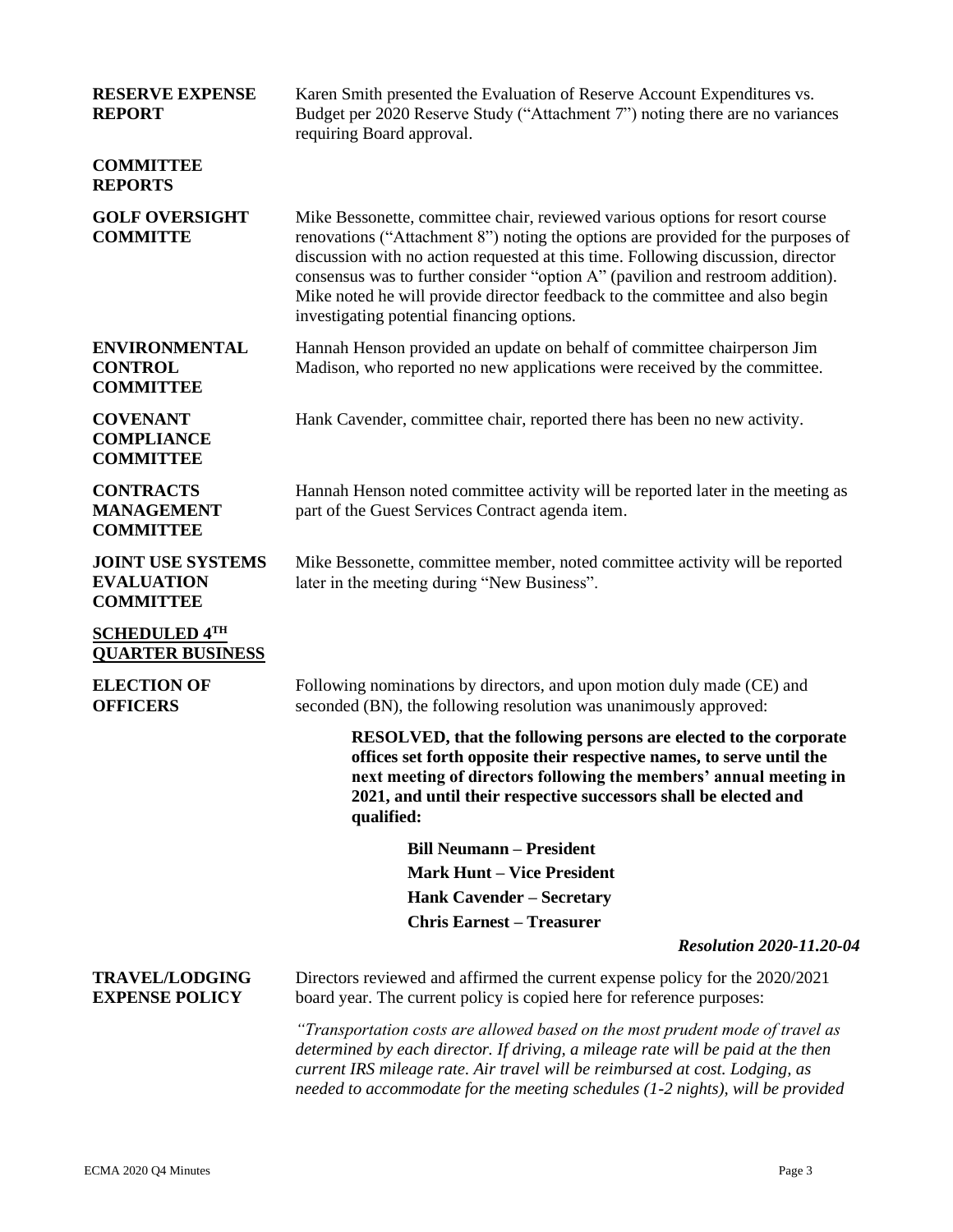*by the Association at the resort property. In addition, communication costs will be reimbursed to directors at cost upon receipt of a bill."* 

Following discussion, and upon motion duly made (CE) and seconded (BN), the following resolution was unanimously approved:

## **RESOLVED, that the 2020/2021 Travel/Lodging Expense Policy be hereby approved.**

## *Resolution 2020-11.20-05*

## **2021 ASSOCIATION BUDGET**

Mark Owings electronically reviewed the proposed 2021 association budgets, including the draft Facilities budget ("Attachment 9"), draft Utilities budget ("Attachment 10"), and draft Sports Center operations budget ("Attachment 11"). All budgets were studied and discussed at a prior work session attended by Directors and management.

Karen Smith provided the proposed 2021 Association Reserve Studies for Facilities ("Attachment 12"), Utilities ("Attachment 13"), and the Water System Infrastructure Repair Estimation Plan or "WIREP" ("Attachment 14"). Karen noted that the 2020 Golf Reserve Study will be presented at the regular first quarter 2021 meeting. Karen also reminded directors that Resort Resources, Inc. will present specific expenses for approval at the first quarter board meeting, continuing the process by which pre-approval is obtained for planned reserve expenditures.

Following discussion and upon motion duly made (CE) and seconded (MH), the following resolution was unanimously approved:

**RESOLVED, that the 2021 updates to the Association's Facilities Reserve Study ("Attachment 12"), Utility Reserve Study ("Attachment 13"), and WIREP Reserve Study ("Attachment 14") be approved as submitted with the financial assumptions and contributions as recommended, and with the understanding that the 2021 Golf Reserve Study will be submitted at a later date.**

*Resolution 2020-11.20-06*

Following discussion and upon motion duly made (MB) and seconded (MH), the following resolutions were unanimously approved:

**RESOLVED, that the 2021 Eagle Crest Master Association budgets for Facilities ("Attachment 9"), Utility operations ("Attachment 10"), and Sports Center operation ("Attachment 11") be approved as submitted; and**

**BE IT FURTHER RESOLVED, that the 2021 Association dues shall be assessed at \$76.00 per month, per assessment unit; and**

**BE IT FURTHER RESOLVED, that the 2021 Association water and sewer rates shall be assessed at \$70.00 per month, per connection; and**

**BE IT FURTHER RESOLVED, that the Sports Center annual Unit Fee be increased to \$368.56 per Unit and the annual Owner Fee decreased to \$25 per Owner, as those terms are defined in the Sports Center Lease; and**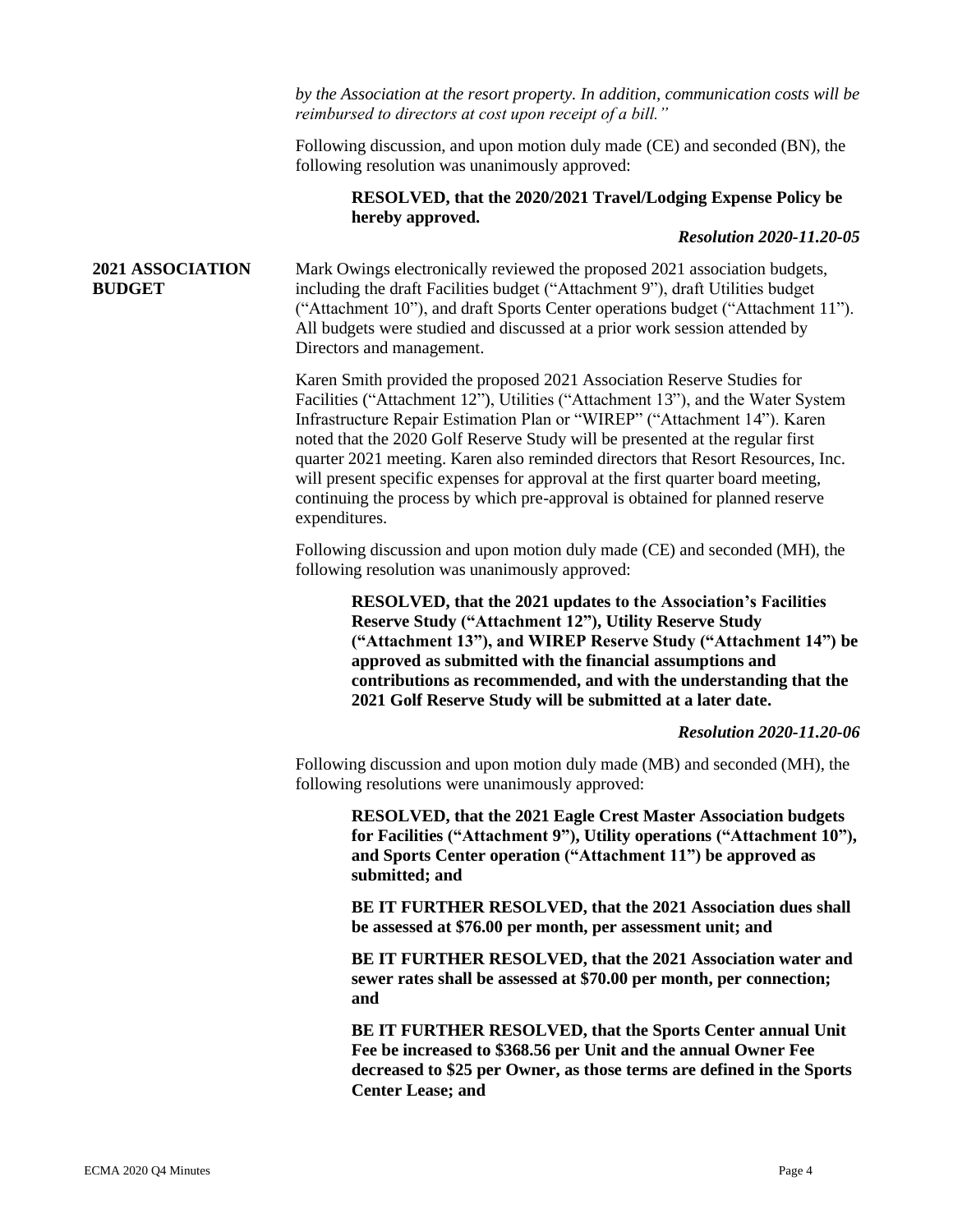|                                                                    | BE IT FURTHER RESOLVED, that the Sports Center annual Unit<br>Fee for Ridge at Eagle Crest Owners be increased to \$141.34 per Unit<br>and the annual Owner Fee remain unchanged at \$10.62 per Owner,<br>as those terms are defined in the Joint Use Easement Agreement.                                                                                                                                                                                                                               |
|--------------------------------------------------------------------|---------------------------------------------------------------------------------------------------------------------------------------------------------------------------------------------------------------------------------------------------------------------------------------------------------------------------------------------------------------------------------------------------------------------------------------------------------------------------------------------------------|
|                                                                    | <b>Resolution 2020-11.20-07</b>                                                                                                                                                                                                                                                                                                                                                                                                                                                                         |
| <b>REAUTHORIZE</b><br><b>SIGNING AUTHORITY</b><br><b>FOR 2021</b>  | Following discussion, and upon motion duly made (MH) and seconded (MB), the<br>following resolution was unanimously approved:                                                                                                                                                                                                                                                                                                                                                                           |
|                                                                    | RESOLVED, that Mark Owings and Curt Heimuller be appointed as<br>authorized signers for the Eagle Crest Master Association, effective<br>for calendar year 2021.                                                                                                                                                                                                                                                                                                                                        |
|                                                                    | <b>Resolution 2020-11.20-08</b>                                                                                                                                                                                                                                                                                                                                                                                                                                                                         |
| <b>2021 RESERVE FUND</b><br><b>INVESTMENTS</b><br><b>AUTHORITY</b> | Following discussion, and upon motion duly made (MH) and seconded (BN), the<br>following resolution was unanimously approved:                                                                                                                                                                                                                                                                                                                                                                           |
|                                                                    | <b>RESOLVED, that the Board adopts the reserve fund investment</b><br>policy and authorizes Chris Earnest, Curt Heimuller and Mark<br>Owings to conduct analysis and placement of Eagle Crest Master<br>Association reserve funds, effective for calendar year 2021.                                                                                                                                                                                                                                    |
|                                                                    | <b>Resolution 2020-11.20-09</b>                                                                                                                                                                                                                                                                                                                                                                                                                                                                         |
| <b>UNFINISHED</b><br><b>BUSINESS</b>                               |                                                                                                                                                                                                                                                                                                                                                                                                                                                                                                         |
| <b>ECMA UTILITY</b><br><b>SYSTEMS PLANNING</b><br><b>COMMITTEE</b> | The Board previously expressed interest in exploring the future of the ECMA<br>utility as it relates to longevity, risk and ownership, and directed management to<br>work with Karen Smith to develop a charter for an ad hoc committee for such<br>purpose. Karen reviewed a draft Utility Systems Planning Committee Charter<br>("Attachment 15") and requested feedback from directors as to whether the charter<br>aligns with director intent, and to further detail the document to move forward. |
|                                                                    | Following director discussion, it was agreed that Karen and Curt Heimuller will<br>work together to revise the document to reflect director feedback, specifically in<br>the membership and responsibilities sections, and present a recommendation at the<br>Q1 2021 meeting.                                                                                                                                                                                                                          |
|                                                                    | Hank Cavender left the meeting at 11:00am.                                                                                                                                                                                                                                                                                                                                                                                                                                                              |
| <b>GOLF 5-YEAR</b><br><b>CAPITAL PLAN</b>                          | Mike Bessonette, committee chair, presented the 5-year capital plan for the golf<br>course ("Attachment 16") noting the seal coating dates referenced on the<br>document are incorrect and will be corrected for the next revision.                                                                                                                                                                                                                                                                     |
|                                                                    | Following discussion and upon motion duly made (MB) and seconded (CE), the<br>following resolution was unanimously approved.                                                                                                                                                                                                                                                                                                                                                                            |
|                                                                    | <b>RESOLVED, that the updated "Resort Golf Course 5-Year Capital</b><br>Plan" ("Attachment 16") be hereby approved as presented.                                                                                                                                                                                                                                                                                                                                                                        |
|                                                                    | <b>Resolution 2020-11.20-10</b>                                                                                                                                                                                                                                                                                                                                                                                                                                                                         |
| <b>NEW BUSINESS</b>                                                |                                                                                                                                                                                                                                                                                                                                                                                                                                                                                                         |
| <b>GUEST SERVICES</b><br><b>CONTRACT</b>                           | Hannah Henson noted the Contracts Management Committee does not have a<br>current roster of members and that the current contract with Eagle Crest                                                                                                                                                                                                                                                                                                                                                      |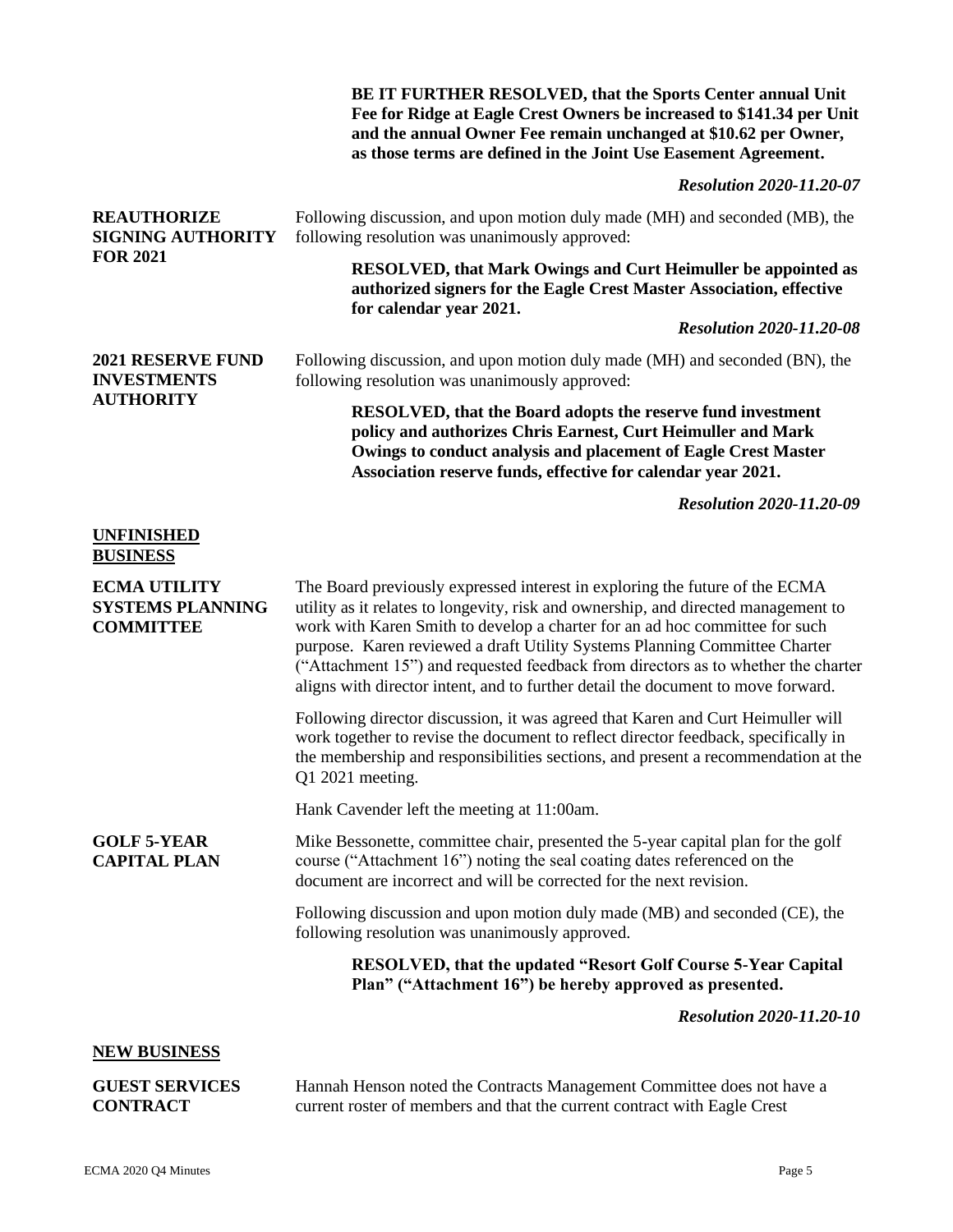|                                                                    | Management to provide safety services expires on 12/31/2020. Hannah provided<br>two draft contract options for board consideration.                                                                                                                                                                                                                                                                                                    |
|--------------------------------------------------------------------|----------------------------------------------------------------------------------------------------------------------------------------------------------------------------------------------------------------------------------------------------------------------------------------------------------------------------------------------------------------------------------------------------------------------------------------|
|                                                                    | 1) Renew the contract with ECM for a 1-year period to allow time to fill<br>the vacant CMC positions, and revisit the contract later in the year. A<br>draft 1-year contract was provided ("Attachment 17").                                                                                                                                                                                                                           |
|                                                                    | 2) Approve a 3-year contract ("Attachment 18") including an added<br>clause of a 120-day termination option. This would allow time to fill the<br>committee, but allow the option to terminate should the committee make<br>that recommendation and the board approves.                                                                                                                                                                |
|                                                                    | Following discussion amongst directors, management was instructed to include an<br>agenda item in the Q1 2021 meeting to discuss whether there is still a need for a<br>Contracts Management Committee.                                                                                                                                                                                                                                |
|                                                                    | Following discussion, and upon motion duly made (MB) and seconded (MH), the<br>following resolution was unanimously approved:                                                                                                                                                                                                                                                                                                          |
|                                                                    | <b>RESOLVED, that the Board approves the contract with the Eagle</b><br><b>Crest Management Guest Services division to provide safety services</b><br>for a period of three years ("Attachment 18") and authorizes the<br>Board President to sign said contract on behalf of the ECMA Board.<br><b>Resolution 2020-11.20-11</b>                                                                                                        |
| <b>SEWER EASEMENT</b><br><b>AGREEMENT</b><br><b>AMENDMENT</b>      | Hannah Henson noted this topic was previously discussed during the "Utilities"<br>Report" section of today's meeting.                                                                                                                                                                                                                                                                                                                  |
| <b>RESORT RESOURCES,</b><br><b>INC. 2021 TASK</b><br><b>ORDERS</b> | Directors reviewed the proposed Resort Resources, Inc. 2021 Task Orders for<br>Services ("Attachment 19").                                                                                                                                                                                                                                                                                                                             |
|                                                                    | Following discussion and upon motion duly made (MH) and seconded (CE), the<br>following resolution was unanimously approved:                                                                                                                                                                                                                                                                                                           |
|                                                                    | RESOLVED, that the Resort Resources, Inc. 2021 task orders<br>("Attachment 19") be hereby approved as submitted and the Board<br>President be authorized to sign the task orders on behalf of the<br><b>ECMA Board.</b>                                                                                                                                                                                                                |
|                                                                    | <b>Resolution 2020-11.20-12</b>                                                                                                                                                                                                                                                                                                                                                                                                        |
| <b>JOINT USE SYSTEMS</b><br><b>EVALUATION</b><br><b>COMMITTEE</b>  | Curt Heimuller provided a verbal update regarding committee activity, noting the<br>deadline for committee recommendations is 12/31/2020. Curt shared in<br>discussions with the RECOA President, it was mentioned RECOA would require<br>an update of committee activities prior to extending the deadline. Curt met with<br>committee member, Geoff Roemelt, who provided the following details on the<br>two committee commitments: |
|                                                                    | Policy recommendations were provided to the Board earlier this<br>year, and Karen Smith further provided edits and<br>recommendations for those draft policies. Updated versions<br>remain to be finalized and shared with the parties.                                                                                                                                                                                                |
|                                                                    | The committee is also reviewing changes to operating procedures<br>and systems in an effort to provide better value for the home<br>owners. The Committee decided on the "Express Pass" idea<br>which was previously shared with the boards. While the boards<br>had a favorable reaction to the Express Pass idea, no approvals                                                                                                       |